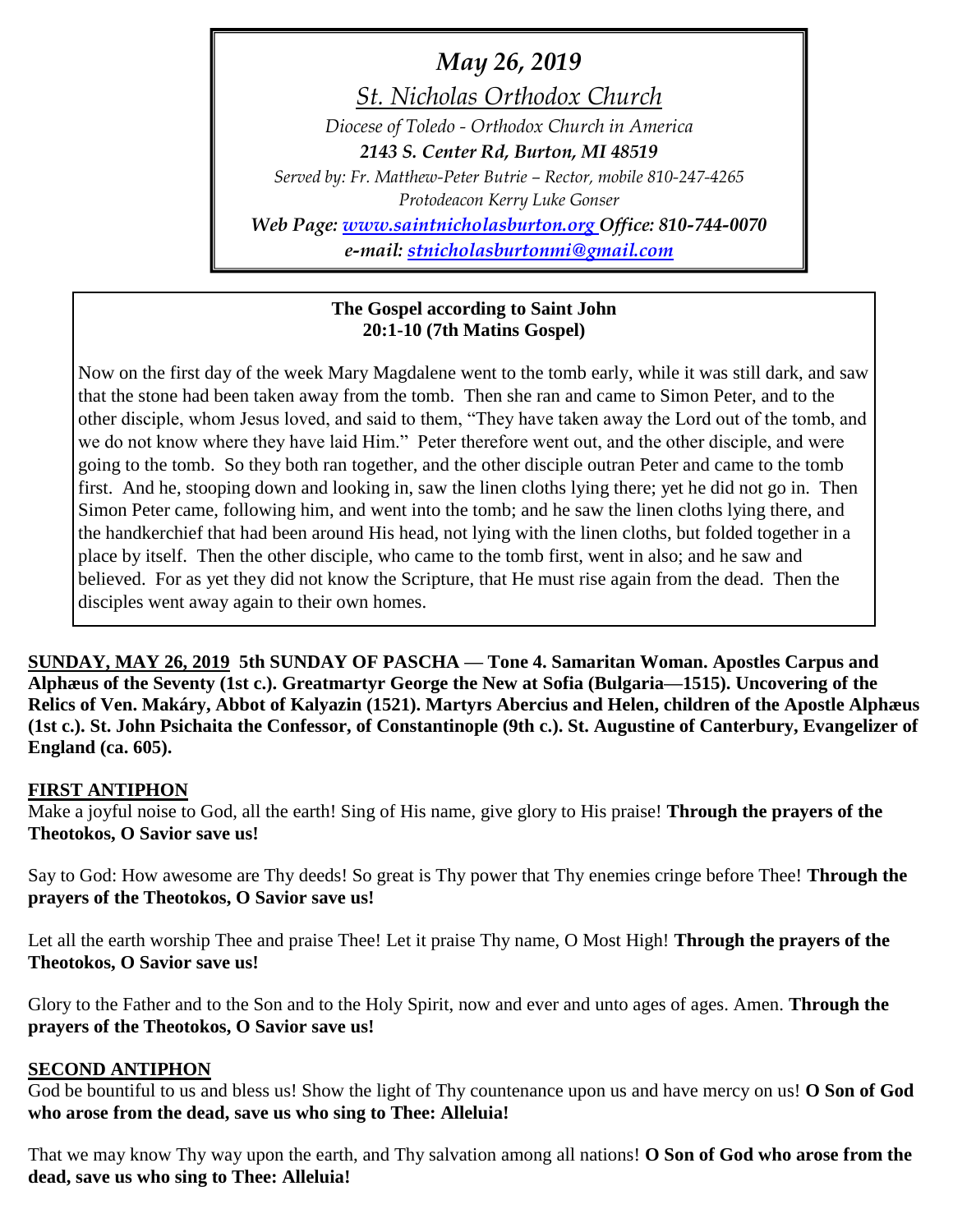Let the people give thanks to Thee, O God! Let all the people give thanks to Thee! **O Son of God who arose from the dead, save us who sing to Thee: Alleluia!**

Glory to the Father and to the Son and to the Holy Spirit, now and ever and unto ages of ages. Amen. Only-begotten Son and immortal Word of God, Who for our salvation didst will to be incarnate of the holy Theotokos and ever-virgin Mary, Who without change became man and wast crucified, O Christ our God, trampling down death by death, Who art one of the Holy Trinity, glorified with the Father and the Holy Spirit: save us!

# **THIRD ANTIPHON**

Let God arise, let His enemies be scattered; let those who hate Him flee from before His face. **Troparion:** Christ is risen from the dead...

As smoke vanishes so let them vanish; as wax melts before the fire. **Troparion:** Christ is risen from the dead…

So the sinners will perish before the face of God; but let the righteous be glad. **Troparion:** Christ is risen from the dead...

This is the day which the Lord has made! Let us rejoice and be glad in it! **Troparion:** Christ is risen from the dead...

# **TROPARIA**

**(Tone 4)** When the women Disciples of the Lord learned from the Angel the joyous message of the Resurrection, they cast away the ancestral curse and elatedly told the Apostles: "Death is overthrown! Christ God is risen, // granting the world great mercy!"

**(Tone 8)** In the middle of the feast, O Savior, fill my thirsting soul with the waters of godliness as Thou didst cry to all: "If anyone thirst, let him come to Me and drink!" // O Christ God, Fountain of our life, glory to Thee!

**(Tone 4)** Your holy martyr George the New, O Lord, through his suffering has received an incorruptible crown from You, our God. For having Your strength, he laid low his adversaries, and shattered the powerless boldness of demons. Through his intercessions, save our souls.

**(Tone 4)** In truth you were revealed to your flock as a rule of faith, a model of meekness, and teacher of abstinence, so you won the heights by humility, and riches by poverty, O Holy Father Nicholas, intercede with Christ God to save our souls.

# **KONTAKION**

**(Tone 8)** Thou didst descend into the tomb, O Immortal; Thou didst destroy the power of Death. In victory didst Thou arise, O Christ God, proclaiming Rejoice!" to the Myrrhbearing women, granting peace to Thy apostles, and bestowing resurrection on the fallen.

# *The Prokeimenon in the Seventh Tone:* **The righteous one shall rejoice in the Lord / and shall set his hope on Him.**

*v.* **Hear my voice, O God, when I pray to Thee.**

**THE READING IS FROM THE SECOND EPISTLE OF PAUL TO TIMOTHY. (2:1-10)** Timothy my son, be strong in the grace that is in Christ Jesus. And the things that you have heard from me among many witnesses, commit these to faithful men who will be able to teach others also. You therefore must endure hardship as a good soldier of Jesus Christ. No one engaged in warfare entangles himself with the affairs of this life, that he may please him who enlisted him as a soldier. And also if anyone competes in athletics, he is not crowned unless he competes according to the rules. The hardworking farmer must be first to partake of the crops. Consider what I say, and may the Lord give you understanding in all things. Remember that Jesus Christ, of the seed of David, was raised from the dead according to my gospel, for which I suffer trouble as an evildoer, even to the point of chains; but the word of God is not chained. Therefore I endure all things for the sake of the elect, that they also may obtain the salvation which is in Christ Jesus with eternal glory.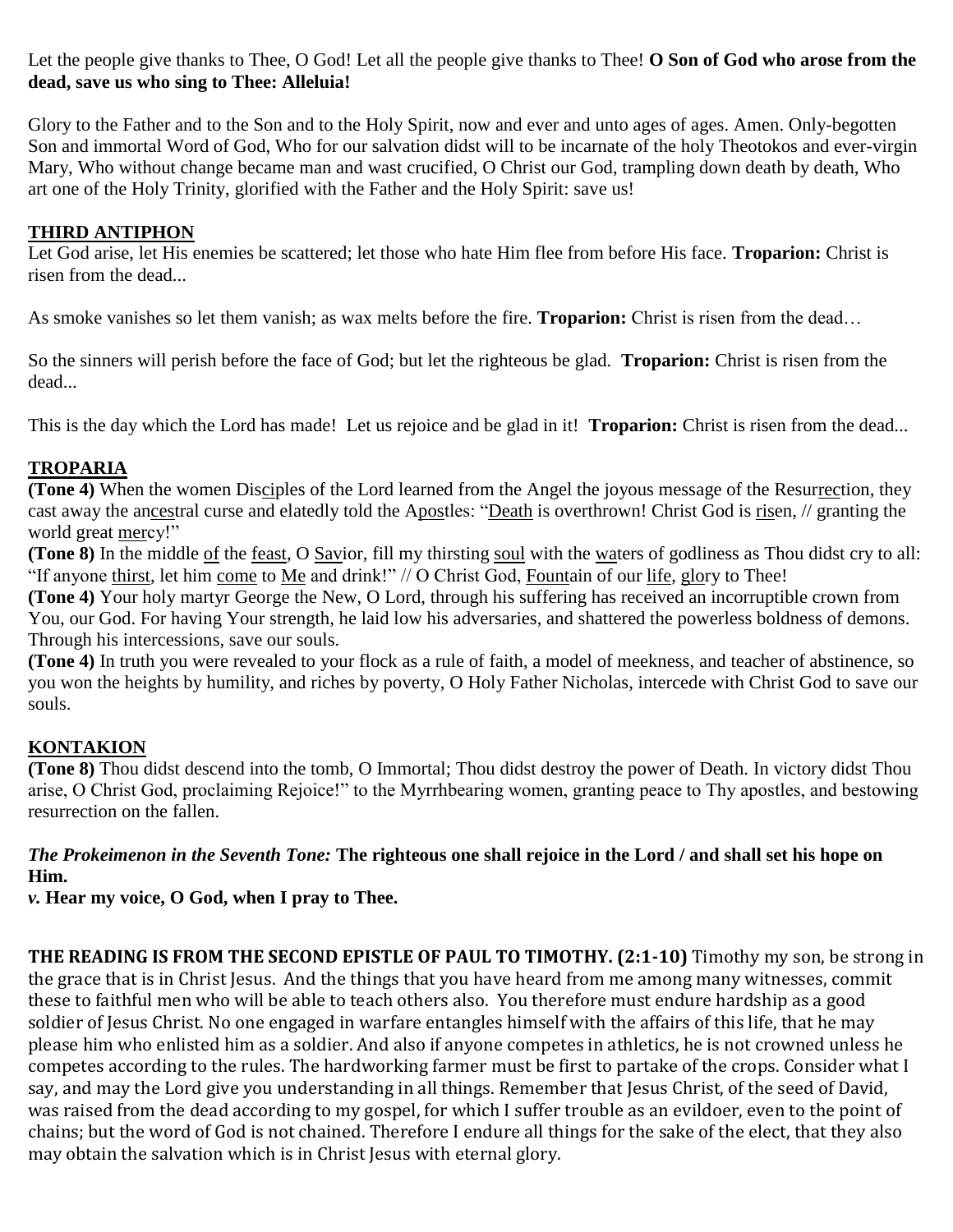# *Alleluia, Tone 4*

### *v:* **Go forth, prosper and reign, for the sake of meekness, righteousness and truth!** *v:* **For You love righteousness, and hate iniquity.**

**THE HOLY GOSPEL ACCORDING TO SAINT JOHN (4:5-42)** At that time Jesus came to a city of Samaria, called Sychar, near the field that Jacob gave to his son Joseph. Jacob's well was there, and so Jesus, wearied as he was with his journey, sat down beside the well. It was about the sixth hour. There came a woman of Samaria to draw water. Jesus said to her, "Give me a drink." For his disciples had gone away into the city to buy food. The Samaritan woman said to him, "How is it that you, a Jew, ask a drink of me, a woman of Samaria?" For Jews have no dealings with Samaritans. Jesus answered her, "If you knew the gift of God, and who it is that is saying to you, `Give me a drink,' you would have asked him, and he would have given you living water." The woman said to him, "Sir, you have nothing to draw with, and the well is deep; where do you get that living water? Are you greater than our father Jacob, who gave us the well, and drank from it himself, and his sons, and his cattle?" Jesus said to her, "Every one who drinks of this water will thirst again, but whoever drinks of the water that I shall give him will never thirst; the water that I shall give him will become in him a spring of water welling up to eternal life." The woman said to him, "Sir, give me this water, that I may not thirst, nor come here to draw." Jesus said to her, "Go, call your husband, and come here." The woman answered him, "I have no husband." Jesus said to her, "You are right in saying, `I have no husband'; for you have had five husbands, and he whom you now have is not your husband; this you said truly." The woman said to him, "Sir, I perceive that you are a prophet. Our fathers worshiped on this mountain; and you say that in Jerusalem is the place where men ought to worship." Jesus said to her, "Woman, believe me, the hour is coming when neither on this mountain nor in Jerusalem will you worship the Father. You worship what you do not know; we worship what we know, for salvation is from the Jews. But the hour is coming, and now is, when the true worshipers will worship the Father in spirit and truth, for such the Father seeks to worship him. God is spirit, and those who worship him must worship in spirit and truth." The woman said to him, "I know that Messiah is coming (he who is called Christ); when he comes, he will show us all things." Jesus said to her, "I who speak to you am he." Just then his disciples came. They marveled that he was talking with a woman, but none said, "What do you wish?" or, "Why are you talking with her?" So the woman left her water jar, and went away into the city, and said to the people, "Come, see a man who told me all that I ever did. Can this be the Christ?" They went out of the city and were coming to him. Meanwhile the disciples besought him, saying, "Rabbi, eat." But he said to them, "I have food to eat of which you do not know." So the disciples said to one another, "Has any one brought him food?" Jesus said to them, "My food is to do the will of him who sent me, and to accomplish his work. Do you not say, `There are yet four months, then comes the harvest'? I tell you, lift up your eyes, and see how the fields are already white for harvest. He who reaps receives wages, and gathers fruit for eternal life, so that sower and reaper may rejoice together. For here the saying holds true, 'One sows and another reaps.' I sent you to reap that for which you did not labor; others have labored, and you have entered into their labor." Many Samaritans from that city believed in him because of the woman's testimony, "He told me all that I ever did." So when the Samaritans came to him, they asked him to stay with them; and he stayed there two days. And many more believed because of his word. They said to the woman, "It is no longer because of your words that we believe, for we have heard for ourselves, and we know that this is indeed the Savior of the world."

# **THE HYMN TO THE THEOTOKOS**

The Angel cried to the Lady full of grace: Rejoice, O Pure Virgin! Again I say: Rejoice! Your Son is risen from His three days in the tomb! With Himself He has raised all the dead! Rejoice, all ye people! Shine! Shine! O New Jerusalem! The Glory of the Lord has shone on you! Exult now and be glad, O Zion! Be radiant, O Pure Theotokos, in the Resurrection of your Son!

# **COMMUNION HYMN**

Receive the Body of Christ; taste the fountain of immortality! Alleluia, Alleluia, Alleluia.

# **IN PLACE OF "WE HAVE SEEN THE TRUE LIGHT…"**

Christ is risen from the dead, trampling down death by death, and upon those in the tombs bestowing life.

# **THE SUNDAY OF THE SAMARITAN WOMAN**

The Holy Martyr Photina (Svetlana) the Samaritan Woman, her sons Victor (named Photinus) and Joses; and her sisters Anatola, Phota, Photis, Paraskeva, Kyriake; Nero's daughter Domnina; and the Martyr Sebastian: The holy Martyr Photina was the Samaritan Woman, with whom the Savior conversed at Jacob's Well (John. 4:5-42). During the time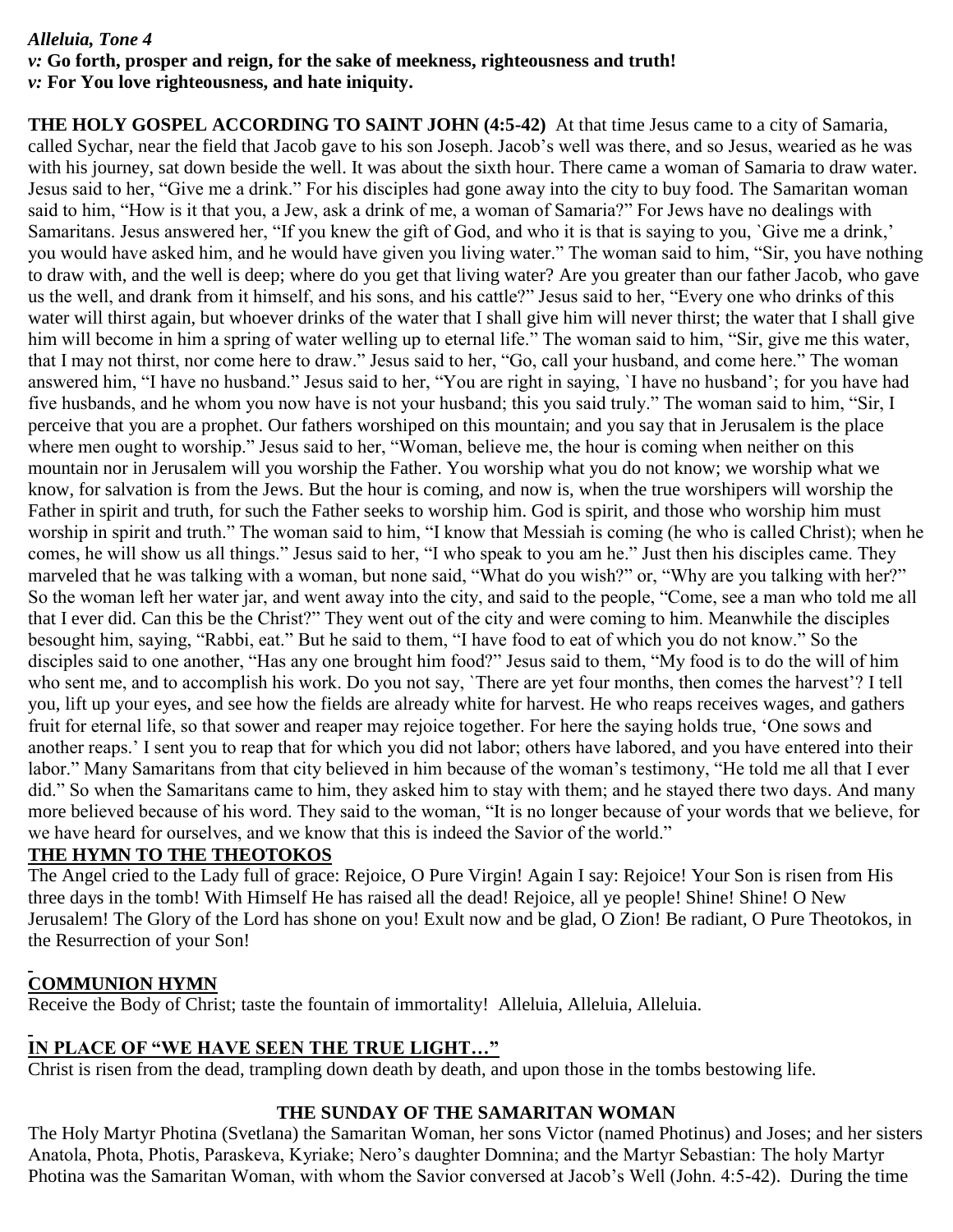of the emperor Nero (54-68), who displayed excessive cruelty against Christians, Saint Photina lived in Carthage with her younger son Joses and fearlessly preached the Gospel there. Her eldest son Victor fought bravely in the Roman army against barbarians, and was appointed military commander in the city of Attalia (Asia Minor). Later, Nero called him to Italy to arrest and punish Christians. Sebastian, an official in Italy, said to Saint Victor, "I know that you, your mother and your brother, are followers of Christ. As a friend I advise you to submit to the will of the emperor. If you inform on any Christians, you will receive their wealth. I shall write to your mother and brother, asking them not to preach Christ in public. Let them practice their faith in secret." Saint Victor replied, "I want to be a preacher of Christianity like my mother and brother." Sebastian said, "O Victor, we all know what woes await you, your mother and brother." Then Sebastian suddenly felt a sharp pain in his eyes. He was dumbfounded, and his face was somber. For three days he lay there blind, without uttering a word. On the fourth day he declared, "The God of the Christians is the only true God." Saint Victor asked why Sebastian had suddenly changed his mind. Sebastian replied, "Because Christ is calling me." Soon he was baptized, and immediately regained his sight. Saint Sebastian's servants, after witnessing the miracle, were also baptized. Reports of this reached Nero, and he commanded that the Christians be brought to him at Rome. Then the Lord Himself appeared to the confessors and said, "Fear not, for I am with you. Nero, and all who serve him, will be vanquished." The Lord said to Saint Victor, "From this day forward, your name will be Photinus, because through you, many will be enlightened and will believe in Me." The Lord then told the Christians to strengthen and encourage Saint Sebastian to persevere until the end. All these things, and even future events, were revealed to Saint Photina. She left Carthage in the company of several Christians and joined the confessors in Rome. At Rome the emperor ordered the saints to be brought before him and he asked them whether they truly believed in Christ. All the confessors refused to renounce the Savior. Then the emperor gave orders to smash the martyrs' finger joints. During the torments, the confessors felt no pain, and their hands remained unharmed. Nero ordered that Saints Sebastian, Photinus and Joses be blinded and locked up in prison, and Saint Photina and her five sisters Anatola, Phota, Photis, Paraskeva and Kyriake were sent to the imperial court under the supervision of Nero's daughter Domnina. Saint Photina converted both Domnina and all her servants to Christ. She also converted a sorcerer, who had brought her poisoned food to kill her. Three years passed, and Nero sent to the prison for one of his servants, who had been locked up. The messengers reported to him that Saints Sebastian, Photinus and Joses, who had been blinded, had completely recovered, and that people were visiting them to hear their preaching, and indeed the whole prison had been transformed into a bright and fragrant place where God was glorified. Nero then gave orders to crucify the saints, and to beat their naked bodies with straps. On the fourth day the emperor sent servants to see whether the martyrs were still alive. But, approaching the place of the tortures, the servants fell blind. An angel of the Lord freed the martyrs from their crosses and healed them. The saints took pity on the blinded servants, and restored their sight by their prayers to the Lord. Those who were healed came to believe in Christ and were soon baptized. In an impotent rage Nero gave orders to flay the skin from Saint Photina and to throw the martyr down a well. Sebastian, Photinus and Joses had their legs cut off, and they were thrown to dogs, and then had their skin flayed off. The sisters of Saint Photina also suffered terrible torments. Nero gave orders to cut off their breasts and then to flay their skin. An expert in cruelty, the emperor readied the fiercest execution for Saint Photis: they tied her by the feet to the tops of two bent-over trees. When the ropes were cut the trees sprang upright and tore the martyr apart. The emperor ordered the others beheaded. Saint Photina was removed from the well and locked up in prison for twenty days. After this Nero had her brought to him and asked if she would now relent and offer sacrifice to the idols. Saint Photina spit in the face of the emperor, and laughing at him, said, "O most impious of the blind, you profligate and stupid man! Do you think me so deluded that I would consent to renounce my Lord Christ and instead offer sacrifice to idols as blind as you?" Hearing such words, Nero gave orders to again throw the martyr down the well, where she surrendered her soul to God (ca. 66). On the Greek Calendar, Saint Photina is commemorated on February 26.

May 26, 2019

# လန္တြိုးေပါ့္ကိုေပါ့္ကိုေပါ့္ကိုေပါ့္ကိုေပါ့္ကိုေပါ့္ကိုေပါ့္ကိုေပါ့္ကိုေပါ့္ကိုေပါ့္ကိုေပါ့္ကိုေပါ့္ကိုေပါ့္က

# **CANDLE INTENTIONS FOR THE HEALTH AND BLESSINGS OF**

Fr. Tom, Fr. Dimitrie, Fr. Anthony, Matushka Rose Marie, Angelo, Christine, Aaron, Reggie, Alex, Irene, Rimi, Allen, Deborah, JoAnn, Susan, Luba, David, Anna, Walt, Calvin, Vladimir, Dorothy, Rose, David, Allison, Stojan, Mira, Bosa, Christopher, Jeanette, Nicholas, Margaret, Joseph, Ted, Marlene, Gladys, my family and friends Joe Tome Special Intention Joe Tome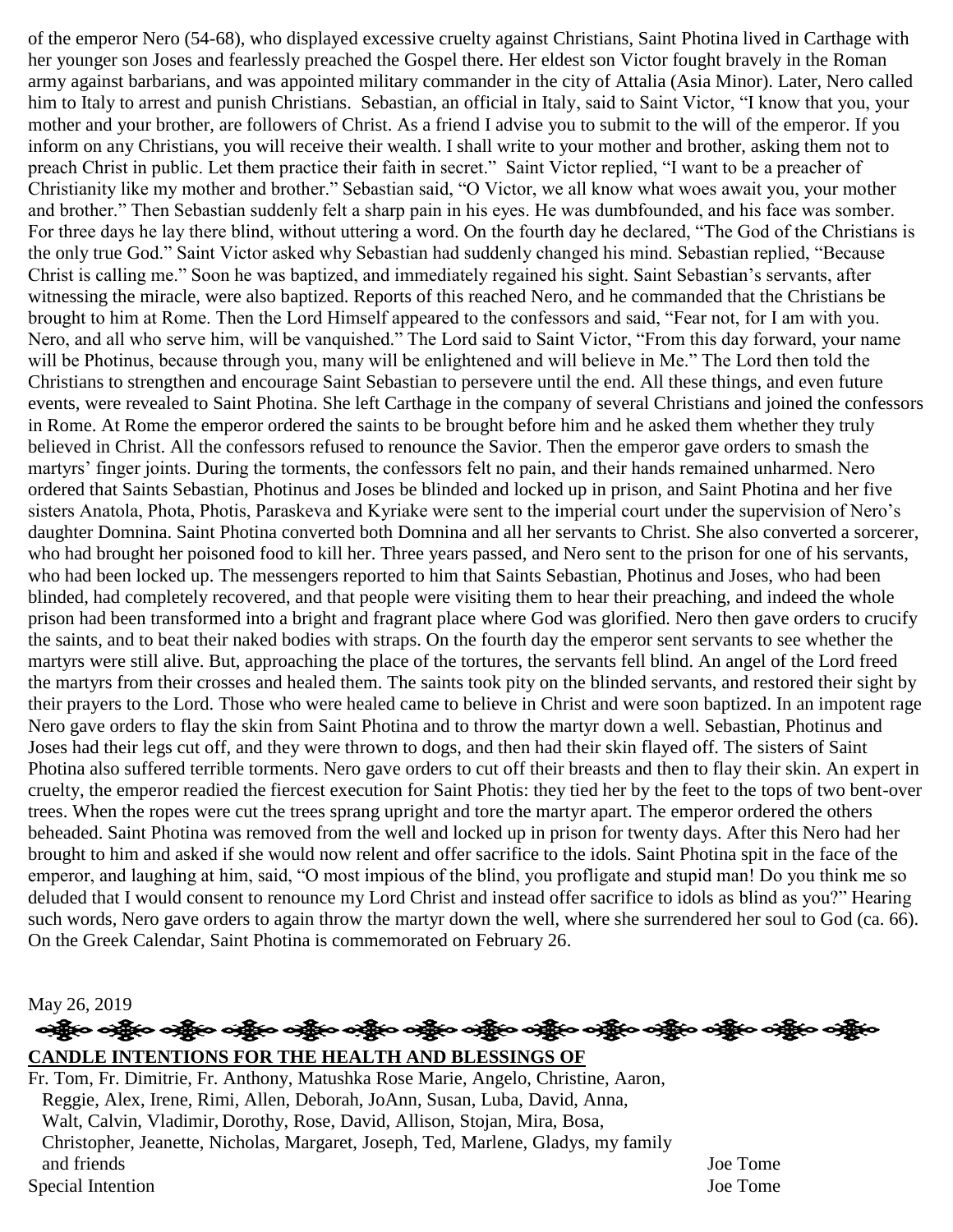# **CANDLE INTENTIONS FOR BLESSED REPOSE**

Evanka Elieff~Memory Eternal (4 yrs.) Her family **Theodora Papalazarou Irene Batcos** Irene Batcos JoAnn Havens Blessed Repose~Memory Eternal Dorothy Goodman Blessed Repose~Memory Eternal John Goodman Dorothy, Debby, Ralph, Dorothy, Debby, Ralph,

# **ETERANL LIGHT AT THE ALTAR**

Blessed Repose~Memory Eternal John Goodman Dorothy, Debby, Ralph,

David, Ashley, Joe & Sarah

David, Ashley, Joe & Sarah

# નફ્રીંબ બફ્રીંબ બફ્રીંબ બફ્રીંબ બફ્રીંબ બફ્રીંબ બફ્રીંબ બફ્રીંબ બફ્રીંબ બફ્રીંબ બફ્રીંબ બફ્રીંબ બફ્રીંબ

**CHRIST IS RISEN! INDEED HE IS RISEN! WELCOME** to all our friends and visitors. Please join us in our fellowship hall.

**COFFEE & DONUTS** are provided today by the Bakousidis & Yosheff families in memory of Theodora Papalazarou.

**BLESSING OF GRAVES** at St. Nicholas Cemetery today at 2 pm.

**MEMORY ETERNAL! CHRIST IS RISEN!** John Goodman fell asleep in the Lord on Wednesday, May 22. John is the husband of Rose, father of Michael, Stephen and Dennis (wife Eileen) & sister-in-law of Dorothy Goodman. The services are as follows: Monday, May 27th-visitation at Swartz Funeral Home 4-8 pm. The Parastas is at 7 pm. Tuesday, May 28th- the funeral service at St. Nicholas from 11; visitation is 10-11.There will be a Mercy Meal served on the parish hall following the service. Burial will be at a later date in Great Lakes National Cemetery. Christ grant him rest among the saints in the light of his face. Bog da prosti! Christ is risen!

# **OUR CHARITY MINISTRIES**

**HOPE IN A BOX** is collecting bar & hand soap for the month of May & laundry soap for the month of June. Place the items in the blue box in the hall. Catholic Charities Community Closet will distribute the items.

**FOOD DRIVE** Place non-perishable food items in the other blue box in the hall.

**"EXPLORING OUR FAITH"** will meet May 28 at St. George at 6 pm.

**ST. ELISABETH CONVENT** from Minsk, Belarus will be visiting June  $5<sup>th</sup>$ . They will be at St. Nicholas at 11 am  $\&$ at St. Mary Magdalene at 6 pm. The sisters will give a presentation & have items for sale that are made at the convent.

# **MACEDONIAN GOLF OPEN**

Spring is here and that can only mean one thing, the Macedonian Open is right around the corner. There are a number of ways to get involved. If you can sponsor a sign it is highly encouraged. Donating a gift card or cash is also helpful to our committee. **This year's outing will be held on Monday, June 17th at the Flint Elks Golf Club. As has been our tradition, that is the Monday after Father's Day.** 

We encourage everyone to participate in some way. Please contact one our committee members if you have any questions. Angelo Panoff, Christine Panoff, Linda Branoff, George Branoff or Chris Nedanis.

| <b>Weekly Schedule:</b><br>Monday, May 27 | <b>Memorial Day (office closed)</b>                                         |
|-------------------------------------------|-----------------------------------------------------------------------------|
| $4-8$ pm                                  | Visitation at Swartz Funeral Home for John Goodman                          |
| 7 pm                                      | Parastas for John                                                           |
| Tuesday, May 28                           |                                                                             |
| $11 \text{ pm}$                           | Funeral service at St. Nicholas for John Goodman. Visitation is from 10-11. |
| 6 pm                                      | Exploring our Faith at St. George                                           |